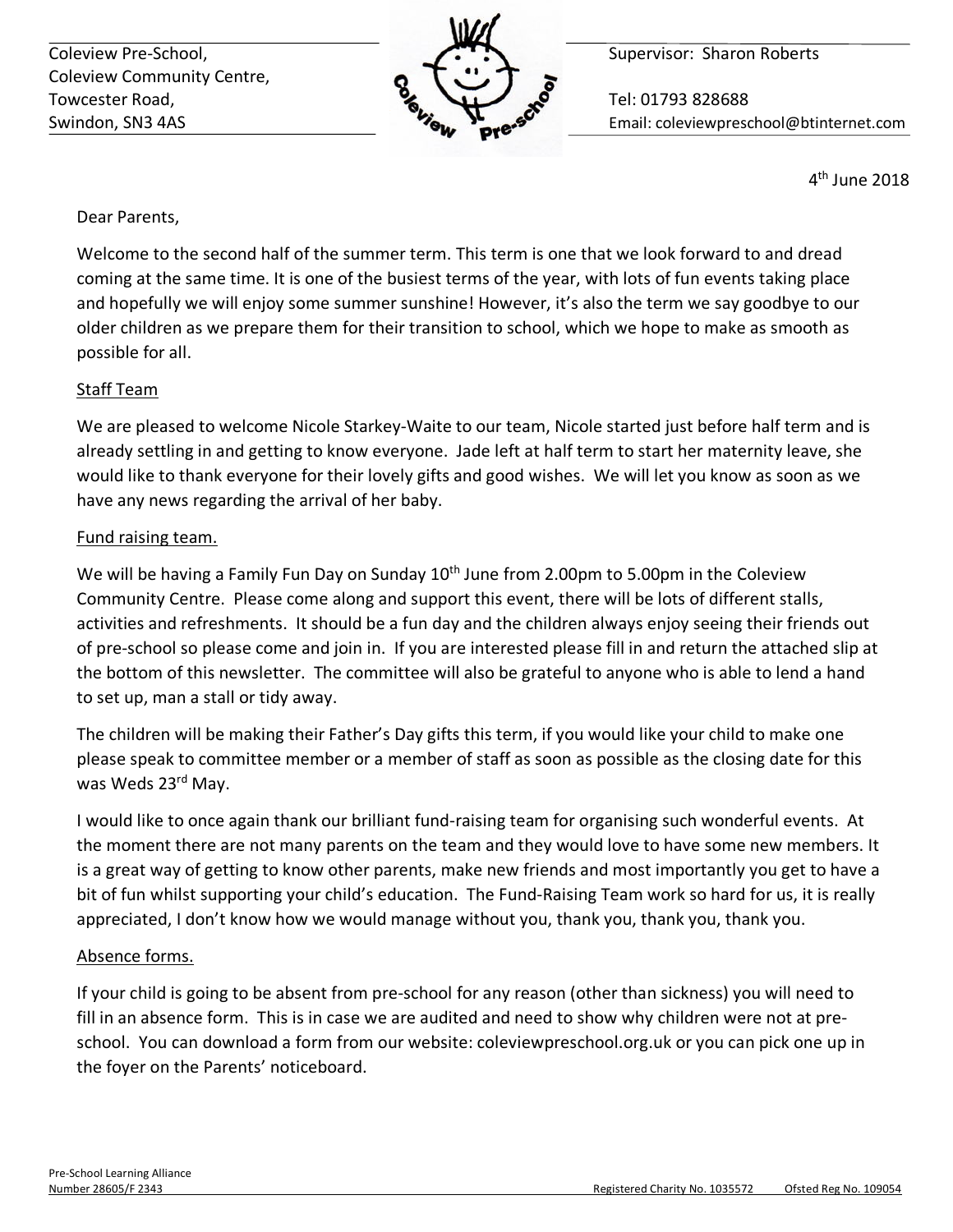#### Sunshine!

As the children can move freely inside and outside during our sessions, we would be grateful if you could supply them with a sun hat and apply sun protection before they come into pre-school. Where children are in for full days we will need to re-apply their sun cream. In order for this to happen we must have a permission slip signed by the child's parents and you will need to supply sun cream, labelled with your child's name. Permission slips are available on the parents' noticeboard in the foyer. Chilled drinking water is always available and the children are encouraged to drink this frequently during warm weather. Can you please also ensure that your child has suitable footwear that allows them to move freely, take part in outdoor activities and use the large play equipment, flip flops and some canvas shoes, although pretty, can be unsuitable and make feet sore, especially if worn with no socks. Thank you.

## **We would also be grateful if all jackets, hats, cardigans, jumpers etc. could be labelled with your child's name to prevent any confusion at the end of sessions. Thank you.**

If you are missing any items of clothing please have a look in our 'Lost Property' box in the pre-school foyer.

## Parent/Keyworker consultations *(Children going to school in September only)*

These consultations are taking place between Wednesday 6<sup>th</sup> June and Tuesday 12<sup>th</sup> June. Some parents have not yet made appointments with their child's keyworker, please do so asap, the appointment list is on the wall by the door into the pre-school room. This is an important part of your child's transition to school, if you have a problem please speak to your child's key person.

## **Dates for your diary**

WEDNESDAY  $6^{TH}$  – TUESDAY 12<sup>TH</sup> JUNE – Parent/Keyworker consultations.

SUNDAY  $10^{TH}$  JUNE – Family fun day, 2-5 pm, Coleview Community Centre.

THURSDAY 26<sup>TH</sup> JULY - LEAVERS CONCERT ONLY (see below).

WEDNESDAY 25<sup>th</sup> JULY - LAST DAY OF TERM (for all children returning to pre-school in September 2018).

Pre-school will open for the Autumn term on: **TUESDAY 4th SEPTEMBER 2018.**

## School Roll Up Days

If your child is due to start school in September 2018 you should have heard from your child's school by now. If your child is going to attend a school other than Colebrook Infant Academy and their roll up times clash with their pre-school sessions we would appreciate it if you could notify us in advance. We will be making some visits to Colebrook Infant Academy, for those children going there. Please be advised that although this is a big transition for you and your child we will be keeping it low key at preschool as children can become unsettled and think that it is happening immediately, they are still learning about time and September, to them, is a long time away.

Thank you.